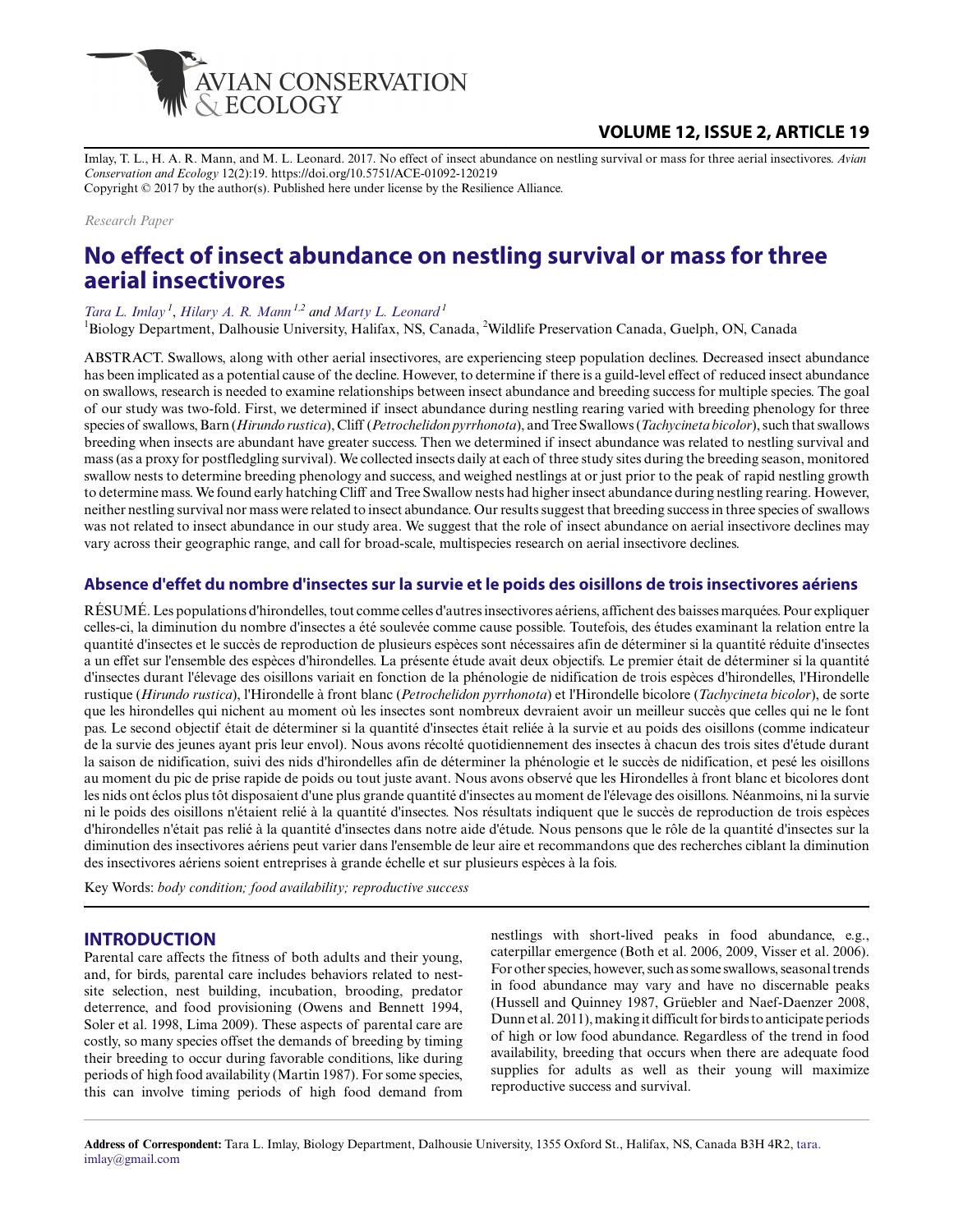For nestlings, food availability can impact growth, development, and survival. Low food availability is associated with reduced nestling mass (Brzęk and Konarzewski 2004, Burger et al. 2012), delayed feather growth resulting in shorter feathers at fledging (McCarty and Winkler 1999*a*, Hovorka and Robertson 2000), and reduced survival to fledging (Boulton et al. 2008). Low food availability can have a greater impact on nestlings during periods of rapid growth and development (Winkler et al. 2013). Low food availability during the nestling period can also negatively impact postfledgling survival and recruitment because young fledge in worse condition than after periods of high food availability (Møller 1994, McCarty 2001, Schwagmeyer and Mock 2008). In addition to food availability, quality can also affect nestling growth and development (de Ayala et al. 2006, Twining et al. 2016).

Swallows, along with other aerial insectivores, i.e., birds that feed in the air during flight, are experiencing severe and widespread population declines across most of North America, particularly in the northeast (Nebel et al. 2010, Smith et al. 2015, Michel et al. 2016). The temporal and spatial synchrony in population declines suggest that there is a common threat(s) affecting aerial insectivores (Nebel et al. 2010, Smith et al. 2015, but see Michel et al. 2016). The most obvious common factor is that these species all rely on aerial insects for food. Therefore it has been hypothesized that reductions in insect abundance may be driving these trends (Nebel et al. 2010, Shutler et al. 2012). These reductions could be the result of a mistiming between peak insect abundance and offspring demands. For instance, swallows in the Maritime provinces of Canada have advanced their breeding by 8–10 days over the last 57 years (T. L. Imlay, J. Mills Flemming, S. Saldanha, et al., *unpublished manuscript*) providing the potential for mistiming to occur (but see Dunn et al. 2011). Alternatively, reductions in insect abundance could be a result of changes to the ecosystem that have reduced overall abundance (Nebel et al. 2010). For example, agricultural intensification, i.e., conversion of hayfields and pastures to row crops, is associated with lower abundance of dipterans, a common swallow food item (Rioux Paquette et al. 2013).

Relationships between insect abundance and swallow breeding success, especially nestling and postfledgling survival, have been investigated for Tree Swallows (e.g., Quinney et al. 1986, McCarty and Winkler 1999*a*, Nooker et al. 2005) and to a lesser extent for other species (e.g., Grüebler and Naef-Daenzer 2008). However, research examining these relationships with multiple species simultaneously has not been conducted. Understanding if insect abundance has a consistent effect on breeding success across several species may help to determine if there is a common factor influencing declines. To that end, we examined the relationships between insect abundance and the breeding success of Barn (*Hirundo rustica*), Cliff (*Petrochelidon pyrrhonota*), and Tree Swallows (*Tachycineta bicolor*), in an area with steep population declines (Sauer et al. 2014). Specifically, we determined if the timing of breeding, i.e., hatching dates, was related to periods of low insect abundance during nestling rearing, and then determined if insect abundance during nestling rearing was related to nestling survival and mass, which serves as a proxy for postfledging survival (reviewed in Naef-Daenzer and Grüebler 2016).

### **METHODS**

In 2014 and 2015, we monitored Barn, Cliff, and Tree Swallows at three sites within 30 km of Sackville, New Brunswick (45°54'6 " N 64°21'47" W). The first site (BEFV) was a mix of active hayfields (mowed at least once annually), old hayfields (not mowed during our study), wet meadows, and open, cattail wetlands. At this site, Barn Swallows nested in a barn, under a deck, and in a carport near the active and old hayfields. Tree Swallows nested in the 45 boxes located at the periphery of the active hayfields and adjacent to cattail wetlands. The second site (JO) was a mix of actively grazed cattle pasture, and mostly grassy areas with a few shrubs adjacent to a lake and bordered by a narrow stand of coniferous trees. At this site, Barn Swallows nested in a barn and Cliff Swallows nested under the eaves of farm buildings surrounded by the pasture. Tree Swallows nested in 41 boxes in the area adjacent to the lake and near the pasture. The third site (WE) was a mix of actively grazed pasture for cattle and sheep, active hayfields, and a wet meadow that was frequently flooded from a nearby open cattail wetland. Barn and Cliff Swallows nested in and under the eaves, respectively, of the farm buildings surrounded by pasture. Tree Swallows nested in 20 boxes located along the edges of the pasture, hayfield, and wet meadow.

To determine hatching date and brood size, we typically checked swallow nests every 2–3 days during the breeding season, with more frequent checks, i.e., every two days, around the earliest projected hatching date. Because nests were not checked daily, hatching date was determined by the size and feather development of nestlings once hatched. In the event of asynchronous hatching, hatching date was defined as the day most young hatched (usually the first day of hatching). Nests were infrequently checked until nestling banding and the final check on day 12 posthatch. Nestling survival after day 10 is high ( $\geq 95\%$ ) for these species (Brown and Bomberger Brown 1999*a*, Ambrosini et al. 2002), therefore the number of nestlings at day 12 should reflect fledging success. We banded nestlings with Canadian Wildlife Service aluminum bands and measured the mass of all nestlings at or near the point when growth rate was highest for each species (Barn: day 9 posthatch; Cliff: day 10; Tree: day 12; Stoner 1935, 1945, Brown and Bomberger Brown 1996, McCarty 2001). Nestling mass is positively correlated with postfledgling, i.e., juvenile, survival for Barn and Cliff Swallows (Brown and Bomberger Brown 1996, Naef-Daenzer and Grüebler 2016), therefore we used mass as a proxy for postfledgling survival. However, we recognize that postfledgling mass and fledge date (not measured during this study) may also affect postfledgling survival (Raja-aho et al. 2017).

Using similar methods to previous studies (Quinney et al. 1986, Hussell and Quinney 1987, Hussell 1988, 2012, Dunn et al. 2011), we measured insect abundance at our study sites by collecting two insect samples/day/site using two stationary conical nets. The insect sampling period included 10 June–24 July 2014 and 8 June– 16 July 2015, and included samples from the first day swallow nestlings hatched to 12 days after the last of the first nests hatched. We did not collect insect samples during the nestling period of second nests either following a failed [all species] or successful [Barn] first nest. At each site, two nets were placed in open fields near wetlands 5–20 m from the closest Tree Swallow nest box and 25–140 m from the closest farm buildings that provided nesting sites for Barn and Cliff Swallows. The nets were positioned 1.6 m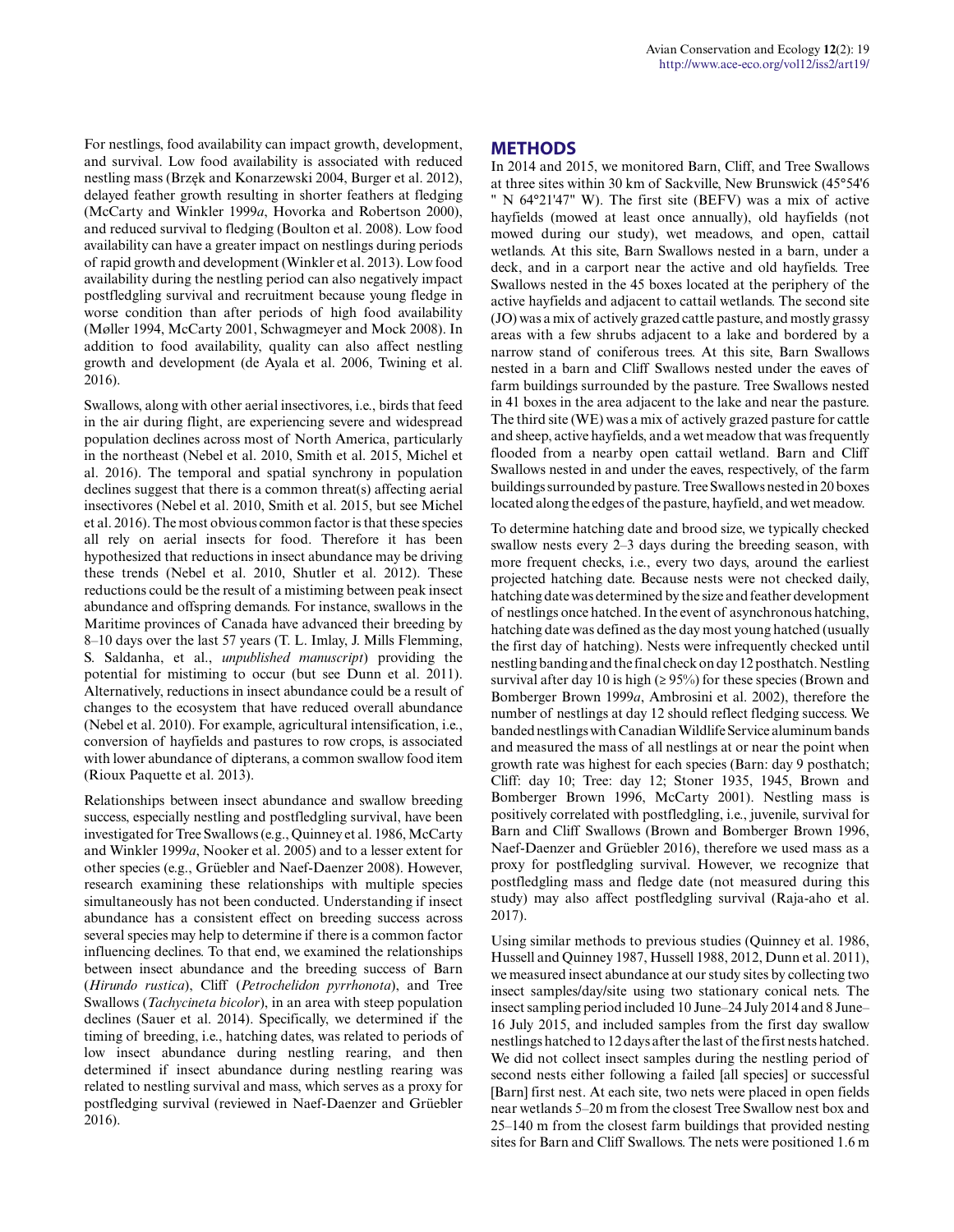above the ground and could rotate freely. A sample jar containing 100% ethanol was placed in the net between 06:00 and 10:00 and collected between 15:00 and 20:30, for, on average a sampling period of  $8.57 \pm 0.05$  [SE] hours/day/jar. Each sample was airdried for 24 hours and the dried mass was measured. We calculated an index of daily insect abundance at each site by dividing dried insect mass for each sample by the amount of time the jar was in place, averaging the results for both nets at the site and log transforming the mean to normalize the data. Using this method, previous work has found relationships between mean daily insect abundance and Tree Swallow clutch initiation dates (Hussell and Quinney 1987, Dunn et al. 2011), clutch sizes (Hussell and Quinney 1987), nestling diets (Quinney and Ankney 1985), nestling begging (Hussell 1988), growth and survival (Quinney et al. 1986), and nest-box occupancy (Hussell 2012).

In 2014, we identified the insects to order. The most common insects at our site were (in order of greatest total mass) Diptera, Coleoptera, and Hymenoptera; together these insects accounted for 86.5% of the mass in our samples. All three species of swallows forage on insects in these orders, but there is interspecific and geographic variation in the amount of insects consumed in each order (summarized in Brown and Bomberger Brown 1999*b*, Winkler et al. 2011, Brown et al. 2017). Some research has found selection for Hymenoptera by Barn Swallows (Law et al. 2017) and larger insects (> 3 mm) by Tree Swallows (McCarty and Winkler 1999*b*), but it is unclear if prey selection is consistent across populations.

### **Data analysis**

First, to determine if insect abundance during the nestling period varied with the timing of breeding, i.e., hatching date (HD), we used a general linear model for each species. We considered the nestling period for each nest to be from the hatch date until the last nest check on day 12; insect abundance was averaged across these 12 days  $(IA<sub>M</sub>)$ . We compared eight different models including all possible combinations of HD, site, and year, and a null model. If we found a seasonal decline in  $\rm IA_{M}^{}$  then this could explain seasonal declines in breeding success (Møller 1994, Brown and Bomberger Brown 1999*a*, Wardrop and Ydenberg 2003, Dawson 2008).

Then, to determine if nestling survival was related to insect abundance, we used a generalized linear model with a binomial distribution that included the number of surviving and dead young at day 12 for each nest, and a complementary log-log link function for each species. For all three species, we identified two groups of models. These groups of models started with two base models containing either mean insect abundance during the nestling period (IA<sub>M</sub>) or HD. Hatching date provides a proxy for other seasonal factors, like weather, parasitism, and pressure to migrate (reviewed in Verhulst and Nilsson 2008) that could affect nestling survival. We did not include  $IA<sub>M</sub>$  and HD in the same models because they were related for Cliff and Tree Swallows (see Tables 1 and 2). For Cliff and Tree Swallows, we added all possible combinations of brood size, site, and year as possible covariates to our two base models, i.e.,  $\text{IA}_{\text{M}}$  and HD, for a total of 14 models. The small number of Barn Swallow nests ( $n = 2$  of 29; Fig. 1) that experienced the loss of at least one nestling during our study, affected our ability to add additional covariates to our base models. Our 3rd (Barn) or 17th (Cliff and Tree) model was a null model that did not include any covariates. We excluded four Tree Swallow nests from this analysis because nestling mortality was due to factors unrelated to insect abundance, i.e., predation (2), nest box knocked over by high winds (1), and a tractor (1).

**Table 1**. Best-fit models for insect abundance during nestling rearing for Barn (*Hirundo rustica*), Cliff (*Petrochelidon pyrrhonota*), and Tree Swallows (*Tachycineta bicolor*). Of the eight possible models for each species, only models with a wi  $\geq 0.05$  are included.

| Species | Model              | K‡             | $\triangle AICc^{\S}$ | W.   | Deviance |
|---------|--------------------|----------------|-----------------------|------|----------|
| Barn    | null               |                | 0.0                   | 0.74 | 0.58     |
|         | year               | 3              | 3.9                   | 0.11 | 0.55     |
| Cliff   | $HD + year$        | 4              | 0.0                   | 0.70 | 0.50     |
|         | $HD + site + year$ |                | 2.5                   | 0.21 | 0.50     |
|         | HD                 | $\overline{c}$ | 4.7                   | 0.07 | 0.58     |
| Tree    | HD                 | $\overline{c}$ | 0.0                   | 0.64 | 1.56     |
|         | $HD + year$        | 4              | 2.4                   | 0.20 | 1.56     |
|         | $HD + site$        | 5              | 3.3                   | 0.13 | 1.54     |

 $^{\dagger}$ Abbreviation: HD = hatching date.

‡Number of parameters

§AIC*c* values for top model: Barn -28.8; Cliff -82.2; Tree -198.7.

**Table 2**. Model coefficients with SE and confidence intervals (CI) from the best-fit models for the relationship between insect abundance during nestling rearing and hatching date for Cliff (*Petrochelidon pyrrhonota*) and Tree Swallows (*Tachycineta bicolor*). The best-fit models for Barn Swallows (*Hirundo rustica*) was the null model and is not included in the table.

|       | Species Coefficients <sup>†</sup>          | Estimate | <b>SE</b> | Lower $95%$<br>CI | Upper $95%$<br>СI |
|-------|--------------------------------------------|----------|-----------|-------------------|-------------------|
| Cliff | intercept                                  | 0.21     | 0.15      | $-0.09$           | 0.51              |
|       | HD                                         | $-0.01$  | 0.00      | $-0.02$           | $-0.01$           |
|       | vear 2015                                  | $-0.08$  | 0.03      | $-0.14$           | $-0.02$           |
| Tree  | intercept                                  | $-0.36$  | 0.01      | $-0.38$           | $-0.34$           |
|       | HD                                         | $-0.20$  | 0.02      | $-0.24$           | $-0.16$           |
|       | Abbreviation: $HD = \text{hatching date.}$ |          |           |                   |                   |

**Fig. 1**. Proportion of Barn (*Hirundo rustica*), Cliff (*Petrochelidon pyrrhonota*), and Tree Swallow (*Tachycineta bicolor*) nests that experienced no (white), some (grey), or complete (black) nestling mortality. Number of nests: Barn 29;

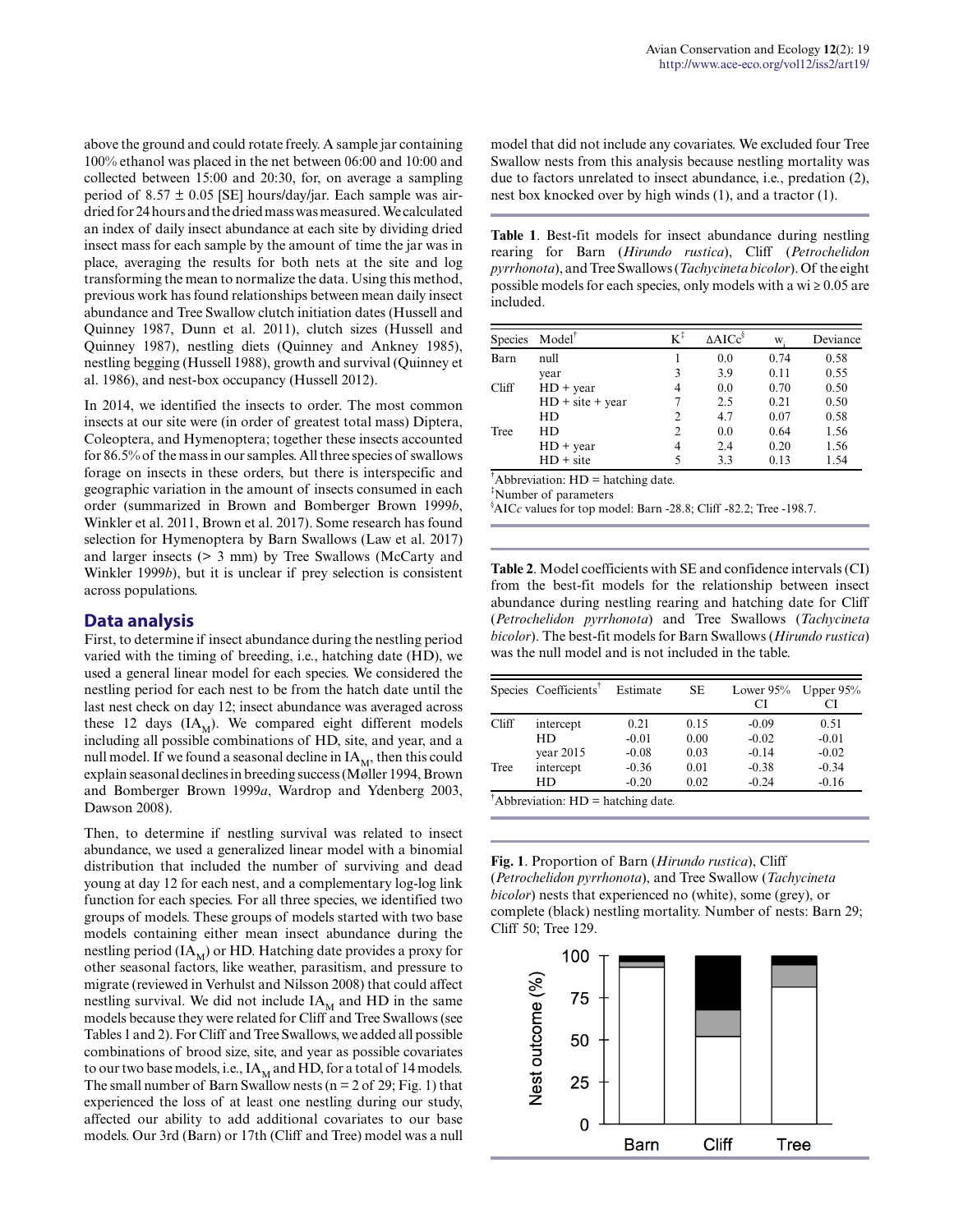Finally, to determine the relationship between the mean mass of all nestlings in a brood (as an indicator of postfledgling survival) and mean insect abundance, we used a general linear mixed model for each species. Because extremely low mean nestling masses (often due to several "runt" offspring that die in the nest) are not predictive of postfledgling survival (Wardrop and Ydenberg 2003), we excluded one Barn, three Cliff, and two Tree Swallow nests with a mean nestling mass more than two standard deviations below the mean for all nests. Previous work on Tree Swallows indicates that although nestling mass is influenced by insect abundance throughout the nestling period, it is most strongly affected by insect abundance during the period of rapid growth that occurs shortly before young are banded (McCarty and Winkler 1999*a*). Therefore, we selected two measures of insect abundance: (1) mean insect abundance during nestling rearing up to and including banding day  $(IA<sub>MB</sub>: Barn: day 1-9; Cliff: day 1-$ 10; and Tree: day 1–12); and (2) mean insect abundance on and one day prior to banding day (IA $_{\rm{B1}}$ : Barn: day 8–9; Cliff: day 9– 10; and Tree: day 11–12).

Similar to our analysis on nestling survival, we identified three groups of models. For all three species, we started with three base models containing  $IA<sub>MB</sub>$ ,  $IA<sub>BI</sub>$  or hatching date (HD). Then, for Cliff and Tree Swallows, we added all possible combinations of brood size, site, and year as possible covariates to our three base models (i.e.,  $IA<sub>MB</sub>$ ,  $IA<sub>Bl</sub>$  and HD) for a total of 21 models. Our 4th (Barn) and 25th (Cliff and Tree) model was a null model that did not include any fixed effects. All of these models included a random variable for nest ID.

We determined the best-fit model for hatching date, nestling survival, and mean mass by comparing the Aikake's Information Criterion with the small sample size correction (AICc) and the weight  $(w_i)$  given to each model (Burnham and Anderson 2002). If two or more models had a  $\triangle AICc \leq 2.0$ , then we averaged the models to determine our parameter estimates and the relative importance of each variable. We were interested in the variables that had the greatest effect on our response, therefore we used the zero method for model averaging (Nakagawa and Freckleton 2011). Any variables included in our best-fit or averaged models with unconditional confidence intervals that included zero, were deemed to have little support. We centered and scaled all continuous variables (i.e.,  $\text{IA}_{\text{M}}$ ,  $\text{IA}_{\text{MB}}$ ,  $\text{IA}_{\text{BI}}$  and HD) in our models (Grueber et al. 2011). All analyses were performed in R Studio version 0.99.903 (RStudio Team 2015, R Core Team 2016) using the packages bblme version 1.0.18, lme4 (Bates et al. 2015), MuMln version 1.15.6 (Barton 2016), and plyr version 1.8.4 (Wickham 2011). Mean values are presented with the standard error  $(\pm \text{ SE})$ , and the variation in our variables is presented in Table A1.1.

# **RESULTS**

# **Hatching date**

For Barn Swallows, our best-fit model examining the relationship between hatching date and mean insect abundance during nestling rearing was the null model (Table 1), indicating that insect abundance during nestling rearing was not related to hatching date, site, or year. For Cliff and Tree Swallows, our best-fit models included hatch date (Table 1). Cliff and Tree Swallow nests that hatched earlier had higher insect abundance during nestling rearing than nests that hatched later (Table 2). For Cliff Swallows, insect abundance during nestling rearing was also higher in 2014 compared to 2015.

# **Nestling survival**

During our study, nestling survival was high for Barn and Tree Swallows (96.8% and 90.7% surviving from hatch to day 12, respectively), but lower for Cliff Swallows (65.5%; Fig. 1, Table A1.1). For Barn Swallows, our top two models (ΔAICc ≤ 2.0) for predicting nestling survival included  $IA<sub>M</sub>$  and the null model (Table 3). However, model averaged confidence intervals for  $IA<sub>M</sub>$ included zero, indicating little evidence that this variable affected nestling survival (Table 4).

**Table 3**. Best-fit models for Barn (*Hirundo rustica*), Cliff (*Petrochelidon pyrrhonota*), and Tree Swallow (*Tachycineta bicolor*) nestling survival. Of the three (Barn) or 17 (Cliff and Tree) possible models, only models with a wi  $\geq 0.05$  are listed. Models with a  $\triangle AICc \leq 2.0$  were averaged to determine parameter estimates.

|       | Species Model <sup>™</sup>       | $K^{\ddagger}$ | $\triangle AICc^{\S}$ | W.   | Deviance |
|-------|----------------------------------|----------------|-----------------------|------|----------|
| Barn  | $\text{IA}_{\text{M}}$           | 1              | 0.0                   | 0.53 | 30.84    |
|       | null                             |                | 0.9                   | 0.34 | 27.65    |
|       | HD                               |                | 2.7                   | 0.14 | 30.35    |
| Cliff | $HD + year$                      | 3              | 0.0                   | 0.36 | 129.54   |
|       | $HD + broad size + year$         | 4              | 0.7                   | 0.25 | 127.90   |
|       | $HD + site + year$               | 5              | 1.0                   | 0.22 | 128.12   |
|       | $HD + broad size + site + year$  | 6              | 1.6                   | 0.16 | 126.23   |
| Tree  | $IA_{\mathcal{M}}$ + site + year | 6              | 0.0                   | 0.26 | 242.56   |
|       | $HD + site + year$               | 6              | 0.8                   | 0.18 | 243.31   |
|       | $IAM$ + year                     | 3              | 1.0                   | 0.16 | 247.85   |
|       | $HD + year$                      | 3              | 1.3                   | 0.14 | 248.11   |
|       | $IAM$ + brood size + site + year | 7              | 2.0                   | 0.09 | 242.38   |
|       | $HD + broad size + site + year$  | 7              | 2.6                   | 0.07 | 242.93   |
|       | $IAM$ + brood size + year        | 4              | 3.1                   | 0.06 | 247.78   |
|       | $HD + broad size + year$         | 4              | 3.2                   | 0.05 | 247.96   |

<sup>†</sup>Abbreviations: IA<sub>M</sub> = mean insect abundance up to and including day 12; and  $HD = \text{hatching date}$ 

‡Number of parameters

§AICc values for top model: Barn 33.8; Cliff 149.5; Tree 283.4

For Cliff Swallows, our top four best fitting models  $(\Delta AICc \le 2.0)$ for nestling survival included hatch date, year, and various combinations of brood size and site (Table 3). Model averaged parameter estimates showed that hatching date and year were the most important predictors of nestling survival (Table 4). Nestling survival was higher in earlier hatching nests, and in 2015 compared to 2014. Model averaged confidence intervals for brood size and site included zero, indicating little evidence that these variables affected nestling survival.

For Tree Swallows, our top five best fitting models  $(\Delta AICc \le 2.0)$ for nestling survival included  $IA<sub>M</sub>$  or HD, and various combinations of brood size, site, and year (Table 3). Model averaged parameter estimates showed that site and year were the most important predictors of nestling survival (Table 4). Nestling survival was higher at BEFV than JO but similar to WE (Table A1.1), and in 2014 compared to 2015. Again, model averaged confidence intervals for  $IA<sub>M</sub>$ , HD, and brood size included zero, indicating little evidence that these variables affected nestling survival.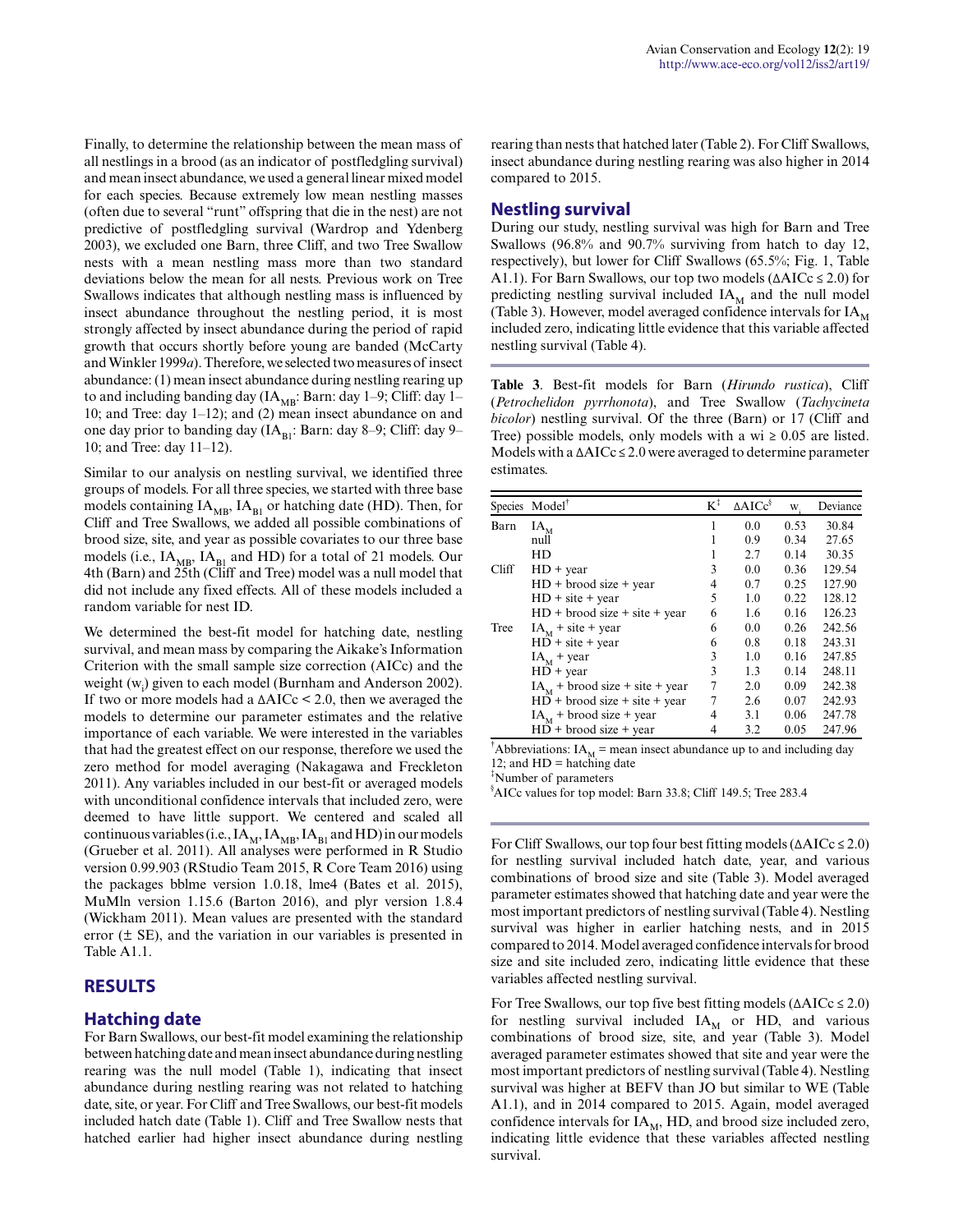| Species | Coefficients <sup>1</sup> | Estimate | <b>SE</b> | Lower 95% CI | Upper 95% CI | Relative importance $(S^+)$ |
|---------|---------------------------|----------|-----------|--------------|--------------|-----------------------------|
| Barn    | intercept                 | 1.29     | 0.17      | 0.95         | 1.64         |                             |
|         | $IA_{\rm M}$              | $-0.35$  | 0.37      | $-1.20$      | 0.05         | 0.61(1)                     |
| Cliff   | intercept                 | $-0.41$  | 0.21      | $-0.84$      | 0.01         |                             |
|         | HD                        | $-1.82$  | 0.43      | $-2.69$      | $-0.95$      | 1.00(4)                     |
|         | brood size                | 0.15     | 0.26      | $-0.20$      | 0.95         | 0.42(2)                     |
|         | site WE                   | $-0.14$  | 0.24      | $-0.88$      | 0.17         | 0.39(2)                     |
|         | year 2015                 | 1.02     | 0.30      | 0.41         | 1.63         | 1.00(4)                     |
| Tree    | intercept                 | 1.41     | 0.16      | 1.09         | 1.73         |                             |
|         | $IA_{\rm M}$              | $-0.08$  | 0.11      | $-0.36$      | 0.10         | 0.63(3)                     |
|         | HD                        | 0.03     | 0.09      | $-0.14$      | 0.32         | 0.38(2)                     |
|         | brood size                | 0.00     | 0.02      | $-0.09$      | 0.14         | 0.11(1)                     |
|         | site JO                   | $-0.20$  | 0.19      | $-0.60$      | $-0.02$      | 0.64(3)                     |
|         | site WE                   | $-0.12$  | 0.15      | $-0.47$      | 0.09         | 0.64(3)                     |
|         | vear $2015$               | $-0.62$  | 0.13      | $-0.87$      | $-0.37$      | 1.00(5)                     |

**Table 4**. Averaged model coefficients with adjusted SE and confidence intervals (CI) from the best-fit models for Barn (*Hirundo rustica*), Cliff (*Petrochelidon pyrrhonota*), and Tree Swallow (*Tachycineta bicolor*) nestling survival.

<sup>†</sup>Abbreviations: IA<sub>M</sub> = mean insect abundance up to and including day 12; and HD = hatching date.

‡Number of averaged models.

# **Nestling mass**

For Barn Swallows, our top two best-fit models (ΔAICc ≤ 2.0) for nestling mass included insect abundance on and one day prior to banding  $(IA_{B1})$  and mean insect abundance from hatch to banding day  $(IA<sub>MB</sub>)$  (Table 5). Model averaged confidence intervals for  $IA<sub>BI</sub>$  and  $IA<sub>MB</sub>$  included zero, indicating little evidence that insect abundance affected nestling mass (Table 6).

**Table 5**. Best-fit models for Barn (*Hirundo rustica*), Cliff (*Petrochelidon pyrrhonota*), and Tree Swallow (*Tachycineta bicolor*) nestling mass. Of the four (Barn) and 25 (Cliff and Tree) possible models for each species, only models with a wi  $\geq 0.05$  are included. Models with a  $\triangle AICc \leq 2.0$  were averaged to determine parameter estimates.

|       | Species Model <sup>†</sup>                 | $K^{\ddagger}$ | $\triangle AICc^{\S}$ | W.   | Deviance |
|-------|--------------------------------------------|----------------|-----------------------|------|----------|
| Barn  | $\rm IA_{\rm Bl}$                          | 1              | 0.0                   | 0.59 | 1419.86  |
|       | $\rm IA_{\rm MB}$                          |                | 1.8                   | 0.24 | 1421.67  |
|       | HD                                         | 1              | 2.6                   | 0.16 | 1422.43  |
| Cliff | $HD + broad size + site + year$            | 6              | 0.0                   | 0.27 | 649.19   |
|       | $HD + site + year$                         | 5              | 0.1                   | 0.26 | 651.48   |
|       | $IA_{\text{p1}}$ + site + year             | 5              | 0.8                   | 0.18 | 652.25   |
|       | $IAMB + site + year$                       | 5              | 1.6                   | 0.12 | 653.05   |
|       | $IA_{\rm_{Pl}}$ + brood size + site + year | 6              | 2.4                   | 0.08 | 651.59   |
|       | $IAMB$ + brood size + site + year          | 6              | 2.9                   | 0.06 | 652.08   |
| Tree  | null                                       | 1              | 0.0                   | 0.27 | 2331.79  |
|       | HD                                         |                | 0.7                   | 0.19 | 2330.42  |
|       | $\rm IA_{\rm MB}$                          | 1              | 2.2                   | 0.09 | 2332.01  |
|       | $HD + site$                                | 4              | 2.3                   | 0.09 | 2327.94  |
|       | $\rm IA_{\rm B1}$                          | 1              | 2.3                   | 0.08 | 2332.09  |
|       | $HD + year$                                | 3              | 2.8                   | 0.07 | 2330.50  |

<sup>†</sup>Abbreviations: IA<sub>B1</sub> = mean insect abundance on and one day prior to banding day;  $IA_{MB}$  = mean insect abundance up to and including banding day; and  $HD =$  hatching date

‡Number of parameters

 ${}^8$ AICc values for top model: Barn 1428.2; Cliff 664.1; Tree 2337.8.

For Cliff Swallows, our top four best-fit models (ΔAICc ≤ 2.0) for nestling mass included  $IA_{B1}$  (one model),  $IA_{MB}$  (one model), or hatching date (two models; Table 5). Site and year were included in all four models, and brood size was included in one model. Model averaged parameter estimates showed that site and year were the most important predictors of nestling mass (Table 6) and nestling mass was higher at JO than WE (Table A1.1), and in 2015 compared to 2014. Model averaged confidence intervals for  $IA_{B1}$ ,  $IA<sub>MB</sub>$ , hatching date, and brood size included zero, indicating little evidence that these variables affected nestling mass.

For Tree Swallows, our top two best-fit models ( $\triangle AICc \le 2.0$ ) for nestling mass included hatching date and the null model (Table 5). Again, model averaged confidence intervals for hatching date included zero, indicating little evidence that this variable affected nestling mass (Table 6).

### **DISCUSSION**

The goal of our study was to examine the relationships between insect abundance and breeding success for three declining aerial insectivores. In doing so, we determined if low insect abundance (as a potential cause of population declines) was associated with lower reproductive success, and if all three species were similarly affected by low insect abundance suggesting a common driver of declines. At our sites, late breeding was associated with lower insect abundance during nestling rearing for Cliff and Tree Swallows. This suggested a potential cost for late-breeding birds, but low insect abundance was not related to decreased nestling survival and mass for the species studied. These results are consistent with Nooker et al. (2005), but differ from the results of several previous studies showing that periods of low insect abundance are associated with reduced nestling survival and body condition in Tree Swallows (Quinney et al. 1986, McCarty and Winkler 1999*a*, Winkler et al. 2013), and reduced postfledgling survival in Barn Swallows (Grüebler and Naef-Daenzer 2008). We suggest four possible explanations for our results.

First, it is possible that our samples did not reflect the food provided to nestlings (but see Quinney and Ankney 1985).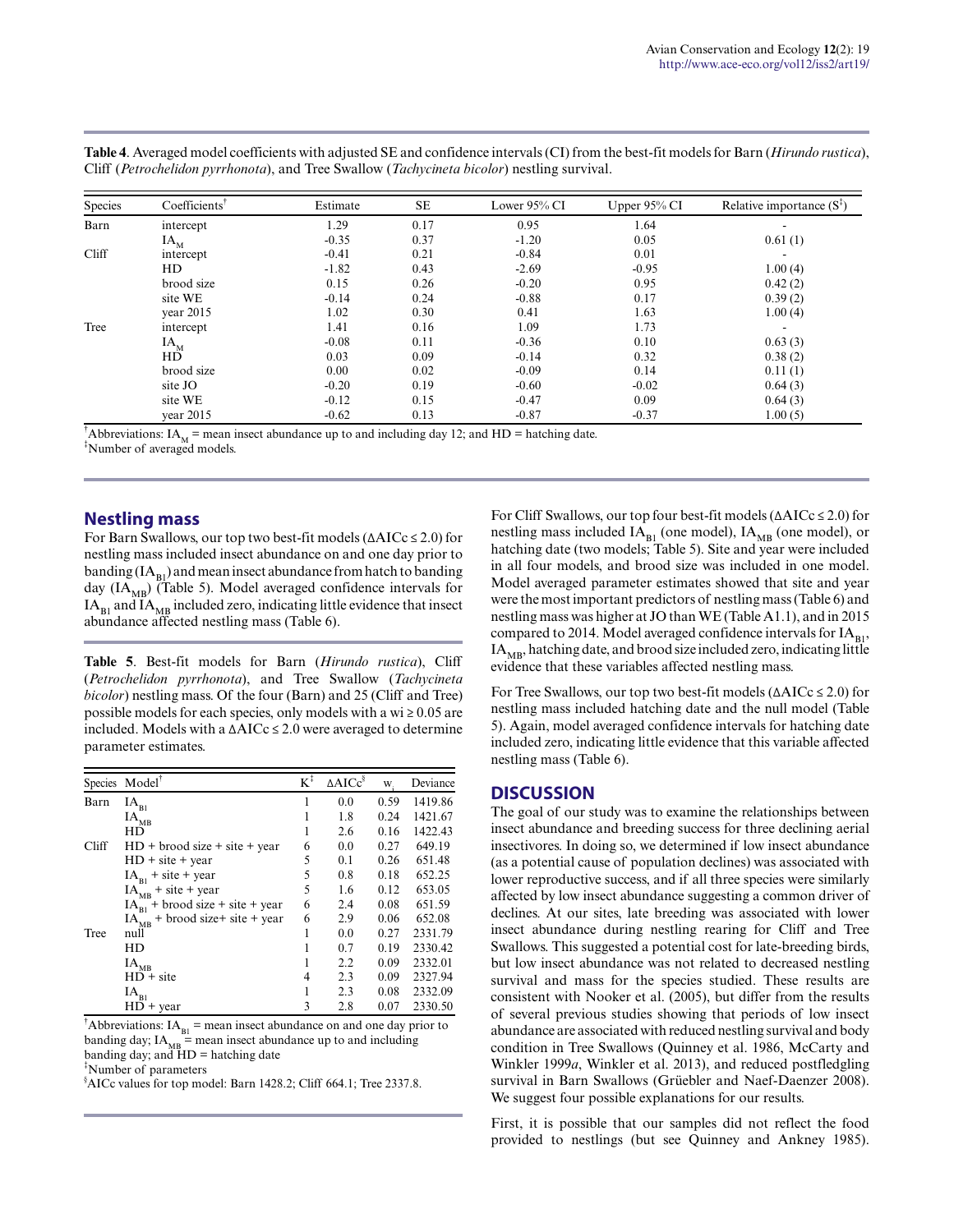| Species | Coefficients <sup>T</sup> | Estimate   | <b>SE</b> | Lower 95% CI | Upper $95\%$ CI | Relative importance<br>$(S^+)$ |
|---------|---------------------------|------------|-----------|--------------|-----------------|--------------------------------|
| Barn    | intercept                 | 282.51     | 11.35     | 260.05       | 304.97          |                                |
|         | $IA_{B1}$                 | 27.01      | 25.62     | $-6.60$      | 82.52           | 0.71(1)                        |
|         | $IA_{MB}$                 | 6.38       | 16.26     | $-25.11$     | 69.33           | 0.29(1)                        |
| Cliff   | intercept                 | $-5141.00$ | 1569.00   | $-8244.76$   | $-2036.75$      |                                |
|         | $IA_{B1}$                 | $-0.16$    | 0.44      | $-2.11$      | 0.66            | 0.21(1)                        |
|         | $IA$ <sub>MB</sub>        | 0.00       | 0.31      | $-1.63$      | 1.57            | 0.14(1)                        |
|         | HD                        | $-0.75$    | 0.83      | $-2.69$      | 0.34            | 0.64(2)                        |
|         | brood size                | $-0.23$    | 0.46      | $-1.81$      | 0.39            | 0.33(1)                        |
|         | site WE                   | $-2.35$    | 0.76      | $-3.85$      | $-0.85$         | 1.00(4)                        |
|         | vear $2015$               | 2.56       | 0.78      | 1.02         | 4.10            | 1.00(4)                        |
| Tree    | intercept                 | 22.25      | 0.14      | 21.98        | 22.52           |                                |
|         | HD                        | 0.17       | 0.26      | $-0.14$      | 0.93            | 0.42(1)                        |

**Table 6**. Averaged model coefficients with adjusted SE and confidence intervals (CI) from the best-fit models for Barn (*Hirundo rustica*), Cliff (*Petrochelidon pyrrhonota*), and Tree Swallow (*Tachycineta bicolor*) nestling mass.

<sup>†</sup>Abbreviations: IA<sub>M</sub> = mean insect abundance up to and including day 12; and HD = hatching date. ‡Number of averaged models.

However, our nets were placed in suitable foraging habitat for all three species (McCarty and Winkler 1999*b*, Ambrosini et al. 2002, Evans et al. 2007, Hussell 2012, Brown et al. 2017), and all three species were observed foraging near the nets (T. L. Imlay, *personal observation*). The placement (both distance from nesting sites and height) of our nets was also within the typical foraging range of breeding Barn and Tree Swallows (distance: up to 400 or 200 m, respectively; height: < 10 or 12 m, respectively; Brown and Bomberger Brown 1999*b*, McCarty and Winkler 1999*b*, Ambrosini et al. 2002). Less is known about the foraging ecology of Cliff Swallows, but this species forages within 1 km of its nesting site and from 0.5–30 m or higher above ground (Brown and Bomberger Brown 1996). Finally, our sampling was likely sufficient because the samples contained a large proportion of insects (86.5%) that are common food items for all three species (summarized in Brown and Bomberger Brown 1999*b*, Winkler et al. 2011, Brown et al. 2017).

Second, other measures of insect abundance, like nutritional quality, may be more important than total abundance for nestling survival and mass (de Ayala et al. 2006, Twining et al. 2016). However, all three of our sites were located near wetlands and/or waterbodies that would presumably provide large numbers of high-quality insects for these species (Twining et al. 2016).

It is also possible that although we observed periods of low insect abundance these levels were not low enough to affect nestling survival or mass. Years with low nestling survival as a result of low insect abundance are infrequent for Tree Swallows at other sites (Winkler et al. 2013). In these cases, low nestling survival is the result of prolonged periods of cold temperatures (Winkler et al. 2013). Similarly, low food availability, partly as a result of lower temperatures, can also affect mass gain in Tree Swallow nestlings (Quinney et al. 1986, McCarty and Winkler 1999*a*, but see Nooker et al. 2005). Prolonged periods of cold temperatures were not observed during our study, and Barn and Tree Swallow nestling survival rates were  $> 90\%$  in both years. Therefore it is possible that our study occurred during two years with plentiful food.

Finally, it is possible that periods of low insect abundance were offset by increased foraging effort by adult swallows, which would buffer nestlings from the effects of low insect abundance. Adults may buffer nestlings from periods of low insect abundance through (1) decreased foraging effort in poor conditions, but substantially increased foraging effort in good conditions resulting in large nestling fat stores (Schifferli et al. 2014), or (2) providing stable food provisioning rates across varying degrees of insect abundance through increased foraging effort (Hussell 1988, McCarty and Winkler 1999*a*, Bortolotti et al. 2011). Both strategies would reduce the potential effect of low insect abundance on nestling mortality and mass, but at a potential cost to adult survival (Saino et al. 1999, Ardia 2005). The role of the latter three possible explanations on Barn, Cliff, and Tree Swallows may differ between species, and they are not mutually exclusive.

Our results indicate that insect abundance (within the range of abundances we sampled) did not affect the nestling survival or mass of Barn, Cliff, and Tree Swallows at our sites. It is difficult to conclude based on the restricted geographic range of our study and the limited duration of the work that insect abundance does not affect breeding success. However, other research demonstrating relationships between insect abundance and breeding success was also carried out at sites with similarly restricted range (Quinney et al. 1986, McCarty and Winkler 1999*a*, Winkler et al. 2013) and during a similar time frame as our study, i.e., two years (Quinney et al. 1986).

Our results also indicate that while insect abundance was unrelated to breeding success for all three species, nestling survival for Cliff Swallows was lower (65.5% surviving to day 12) than Barn and Tree Swallows (> 90%). Reduced nestling survival for Cliff Swallows may be explained by high levels of ectoparasitism (Brown and Bomberger Brown 1999*a*), or high nest temperatures as a result of nesting under metal roofs (D. Nickerson, T. L. Imlay, and A. G. Horn, *unpublished data*), both of which are correlated with hatching date and could have a greater effect on nestling survival and mass than insect abundance.

Insect availability has been suggested as a possible explanation for declines in aerial insectivores, including swallows, across North America (Nebel et al. 2010, Shutler et al. 2012). The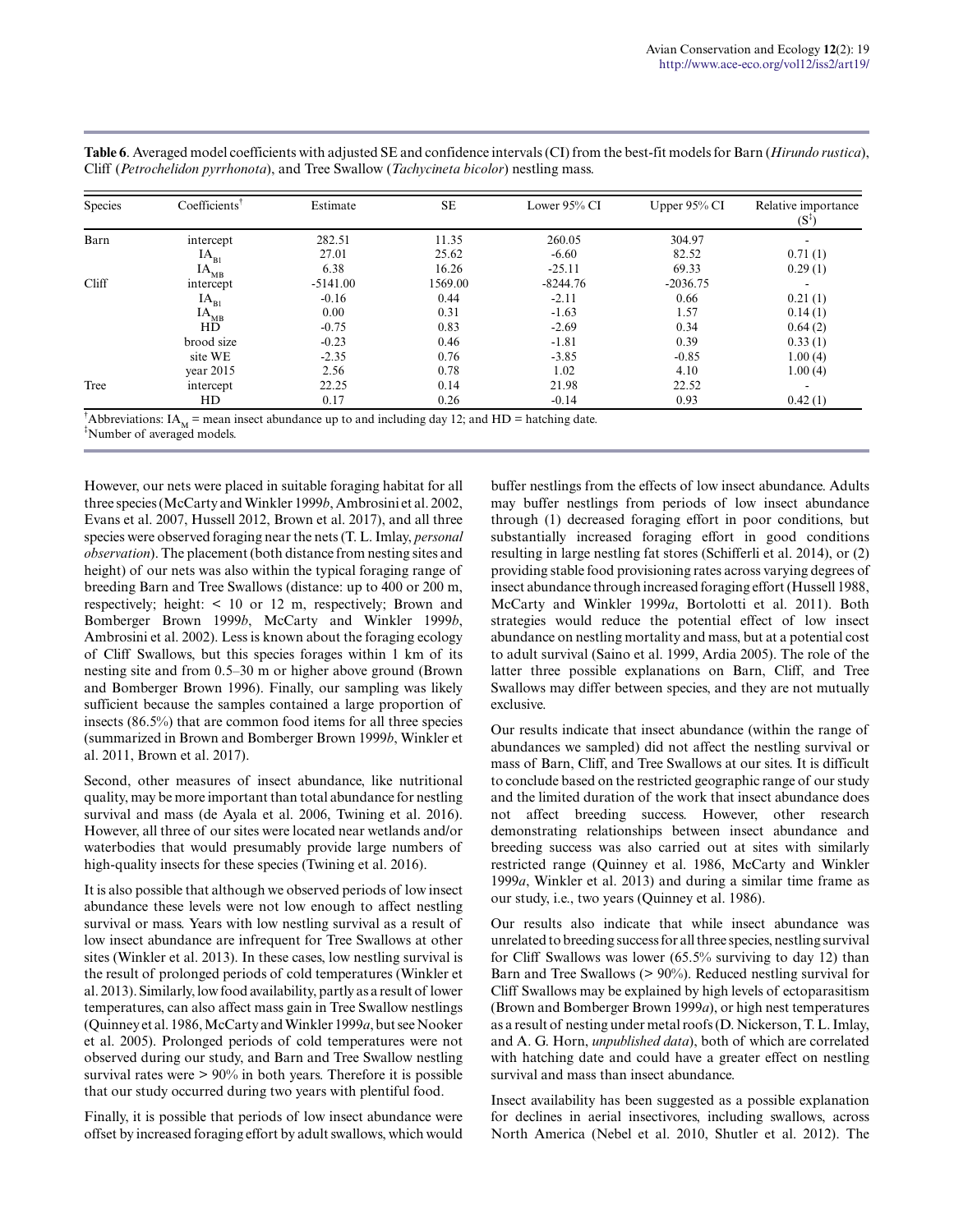concept of a common driver for aerial insectivore declines, in this case, insect abundance, is appealing for conservation efforts because, presumably, if the driver was addressed it would benefit multiple species. However, despite sampling in an area where population declines for all three species are particularly steep (Nebel et al. 2010, Shutler et al. 2012, Michel et al. 2016), insect abundance did not affect swallow breeding success. The effect of insect abundance on aerial insectivore breeding success may be constrained to areas experiencing land use changes, e.g., loss of livestock and agricultural intensification, which, in addition to weather conditions, may also reduce insect abundance (Møller 2001, Ambrosini et al. 2002, Ghilain and Bélisle 2008). Broadscale, multispecies research is needed to address the complex effects of potential drivers of population declines on aerial insectivores.

*Responses to this article can be read online at:* <http://www.ace-eco.org/issues/responses.php/1092>

#### **Acknowledgments:**

*We thank the field assistants and volunteers involved in data collection and insect identification, and D. Hussell for advice on insect sampling. We also thank the private landowners, Acadia University, Ducks Unlimited Canada, Environment and Climate Change Canada, and Parks Canada for permitting access to their properties for field research. We gratefully acknowledge the support of P. Thomas and B. Whittam at Environment and Climate Change Canada, and helpful comments on the manuscript and data analysis from A. Horn, A. MacNeil, and three anonymous reviewers. This research was funded by (in alphabetical order) the Canadian Wildlife Federation, Environment and Climate Change Canada, the Natural Sciences and Engineering Research Council of Canada, New Brunswick Wildlife Trust Fund, Nova Scotia Habitat Conservation Fund, and Wildlife Preservation Canada. Swallow nest monitoring, capture, and handling of nestling swallows, and the collection of insect samples was approved by the Dalhousie University Animal Ethics Committee (protocol nos. 14-007, 14-025).*

#### **LITERATURE CITED**

Ambrosini, R., A. M. Bolzern, L. Canova, S. Arieni, A. P. Møller, and N. Saino. 2002. The distribution and colony size of Barn Swallows in relation to agricultural land use. *Journal of Applied Ecology* 39:524-534. [http://dx.doi.org/10.1046/j.1365-2664.2002.00721.](http://dx.doi.org/10.1046%2Fj.1365-2664.2002.00721.x) [x](http://dx.doi.org/10.1046%2Fj.1365-2664.2002.00721.x)

Ardia, D. R. 2005. Tree Swallows trade off immune function and reproductive effort differently across their range. *Ecology* 86:2040-2046. [http://dx.doi.org/10.1890/04-1619](http://dx.doi.org/10.1890%2F04-1619)

Barton, K. 2016. *MuMIn: multi-model inference. R package version 1.15.6.* R Foundation for Statistical Computing, Vienna, Austria.

Bates, D., M. Mächler, B. Bolker, and S. Walker. 2015. Fitting linear mixed-effects models using lme4. *Journal of Statistical Software* 67:1-48. [http://dx.doi.org/10.18637/jss.v067.i01](http://dx.doi.org/10.18637%2Fjss.v067.i01)

Bortolotti, L. E., V. B. Harriman, R. G. Clark, and R. D. Dawson. 2011. Can changes in provisioning by parent birds account for seasonally declining patterns of offspring recruitment? *Canadian Journal of Zoology* 89:921-928. [http://dx.doi.org/10.1139/](http://dx.doi.org/10.1139%2Fz11-068) [z11-068](http://dx.doi.org/10.1139%2Fz11-068)

Both, C., S. Bouwhuis, C. M. Lessells, and M. E. Visser. 2006. Climate change and population declines in a long-distance migratory bird. *Nature* 441:81-83. [http://dx.doi.org/10.1038/](http://dx.doi.org/10.1038%2Fnature04539) [nature04539](http://dx.doi.org/10.1038%2Fnature04539) 

Both, C., M. Van Asch, R. G. Bijlsma, A. B. Van Den Burg, and M. E. Visser. 2009. Climate change and unequal phenological changes across four trophic levels: constraints or adaptations? *Journal of Animal Ecology* 78:73-83. [http://dx.doi.org/10.1111/](http://dx.doi.org/10.1111%2Fj.1365-2656.2008.01458.x) [j.1365-2656.2008.01458.x](http://dx.doi.org/10.1111%2Fj.1365-2656.2008.01458.x)

Boulton, R. L., Y. Richard, and D. P. Armstrong. 2008. Influence of food availability, predator density and forest fragmentation on nest survival of New Zealand robins. *Biological Conservation* 141:580-589. [http://dx.doi.org/10.1016/j.biocon.2007.12.007](http://dx.doi.org/10.1016%2Fj.biocon.2007.12.007) 

Brown, C. R., and M. Bomberger Brown. 1996. *Coloniality in the Cliff Swallow: the effect of group size on social behavior.* University of Chicago Press, Chicago, Illinois, USA.

Brown, C. R., and M. Bomberger Brown. 1999*a.* Fitness components associated with laying date in the Cliff Swallow. *Condor* 101:230-245. [http://dx.doi.org/10.2307/1369986](http://dx.doi.org/10.2307%2F1369986) 

Brown, C. R., and M. Bomberger Brown. 1999*b.* Barn Swallow (*Hirundo rustica*). *In* P. G. Rodewald, editor. *The birds of North America.* Cornell Lab of Ornithology, Ithaca, New York, USA. [http://dx.doi.org/10.2173/bna.452](http://dx.doi.org/10.2173%2Fbna.452) 

Brown, C. R., M. Bomberger Brown, P. Pyle, and M. A. Patten. 2017. Cliff Swallow (*Petrochelidon pyrrhonata*). *In* P. G. Rodewald, editor. *The birds of North America.* Cornell Lab of Ornithology, Ithaca, New York, USA. [http://dx.doi.org/10.2173/](http://dx.doi.org/10.2173/bna.cliswa.03) [bna.cliswa.03](http://dx.doi.org/10.2173/bna.cliswa.03)

Brzęk, P., and M. Konarzewski. 2004. Effect of refeeding on growth, development, and behavior of undernourished Bank Swallow (*Riparia riparia*) nestlings. *Auk* 121:1187-1198. [http://dx.](http://dx.doi.org/10.1642%2F0004-8038%282004%29121%5B1187%3AEOROGD%5D2.0.CO%3B2) [doi.org/10.1642/0004-8038\(2004\)121\[1187:EOROGD\]2.0.CO;2](http://dx.doi.org/10.1642%2F0004-8038%282004%29121%5B1187%3AEOROGD%5D2.0.CO%3B2) 

Burger, C., E. Belskii, T. Eeva, T. Laaksonen, M. Mägi, R. Mänd, A. Qvarnström, T. Slagsvold, T. Veen, M. E. Visser, K. L. Wiebe, C. Wiley, J. Wright, and C. Both. 2012. Climate change, breeding date and nestling diet: how temperature differentially affects seasonal changes in Pied Flycatcher diet depending on habitat variation. *Journal of Animal Ecology* 81:926-936. [http://dx.doi.](http://dx.doi.org/10.1111%2Fj.1365-2656.2012.01968.x) [org/10.1111/j.1365-2656.2012.01968.x](http://dx.doi.org/10.1111%2Fj.1365-2656.2012.01968.x)

Burnham, K. P., and D. R. Anderson. 2002. *Model selection and multimodel inference: a practical information-theoretical approach.* Second edition. Springer-Verlag, New York, New York, USA. [http://dx.doi.org/10.1007/b97636](http://dx.doi.org/10.1007%2Fb97636) 

Dawson, R. D. 2008. Timing of breeding and environmental factors as determinants of reproductive performance of Tree Swallows. *Canadian Journal of Zoology* 86:843-850. [http://dx.doi.](http://dx.doi.org/10.1139%2FZ08-065) [org/10.1139/Z08-065](http://dx.doi.org/10.1139%2FZ08-065) 

de Ayala, R. M., R. Martinelli, and N. Saino. 2006. Vitamin E supplementation enhances growth and condition of nestling Barn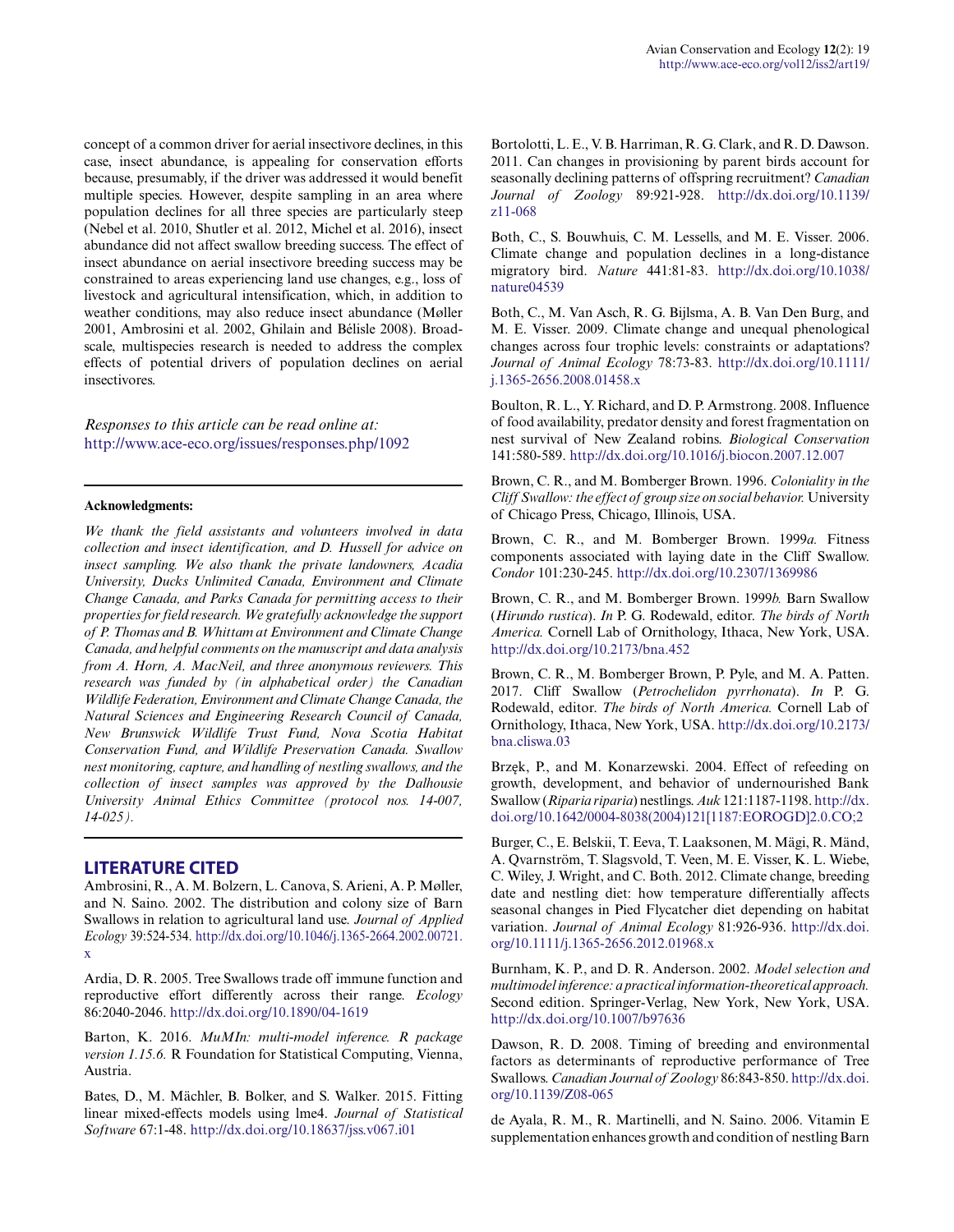Swallows (*Hirundo rustica*). *Behavioral Ecology and Sociobiology* 60:619-630. [http://dx.doi.org/10.1007/s00265-006-0206-0](http://dx.doi.org/10.1007%2Fs00265-006-0206-0)

Dunn, P. O., D. W. Winkler, L. A. Whittingham, S. J. Hannon, and R. J. Robertson. 2011. A test of the mismatch hypothesis: how is timing of reproduction related to food abundance in an aerial insectivore? *Ecology* 92:450-461. [http://dx.doi.](http://dx.doi.org/10.1890%2F10-0478.1) [org/10.1890/10-0478.1](http://dx.doi.org/10.1890%2F10-0478.1)

Evans, K. L., J. D. Wilson, and R. B. Bradbury. 2007. Effects of crop type and aerial invertebrate abundance on foraging Barn Swallows *Hirundo rustica*. *Agriculture, Ecosystems & Environment* 122:267-273. [http://dx.doi.org/10.1016/j.agee.2007.01.015](http://dx.doi.org/10.1016%2Fj.agee.2007.01.015) 

Ghilain, A., and M. Bélisle. 2008. Breeding success of Tree Swallows along a gradient of agricultural intensification. *Ecological Applications* 18:1140-1154. [http://dx.doi.org/10.1890/07-1107.1](http://dx.doi.org/10.1890%2F07-1107.1)

Grueber, C. E., S. Nakagawa, R. J. Laws, and I. G. Jamieson. 2011. Multimodel inference in ecology and evolution: challenges and solutions. *Journal of Evolutionary Biology* 24:699-711. [http://dx.](http://dx.doi.org/10.1111%2Fj.1420-9101.2010.02210.x) [doi.org/10.1111/j.1420-9101.2010.02210.x](http://dx.doi.org/10.1111%2Fj.1420-9101.2010.02210.x)

Grüebler, M. U., and B. Naef-Daenzer. 2008. Postfledging parental effort in Barn Swallows: evidence for a trade-off in the allocation of time between broods. *Animal Behaviour* 75:1877-1884. [http://dx.doi.org/10.1016/j.anbehav.2007.12.002](http://dx.doi.org/10.1016%2Fj.anbehav.2007.12.002)

Hovorka, M. D., and R. J. Robertson. 2000. Food stress, nestling growth, and fluctuating asymmetry. *Canadian Journal of Zoology* 78:28-35. [http://dx.doi.org/10.1139/z99-183](http://dx.doi.org/10.1139%2Fz99-183) 

Hussell, D. J. T. 1988. Supply and demand in Tree Swallow broods: a model of parent-offspring food-provisioning interactions in birds. *American Naturalist* 131:175-202. [http://dx.doi.org/10.1086/284785](http://dx.doi.org/10.1086%2F284785)

Hussell, D. J. T. 2012. The influence of food abundance on nestbox occupancy and territory size in the Tree Swallow, a species that does not defend a feeding territory. *Condor* 114:595-605. [http://dx.doi.org/10.1525/cond.2012.100231](http://dx.doi.org/10.1525%2Fcond.2012.100231)

Hussell, D. J. T., and T. E. Quinney. 1987. Food abundance and clutch size of Tree Swallows *Tachycineta bicolor*. *Ibis* 129:243-258. [http://dx.doi.org/10.1111/j.1474-919X.1987.tb03204.x](http://dx.doi.org/10.1111%2Fj.1474-919X.1987.tb03204.x) 

Law, A. A., M. E. Threlfall, B. A. Tijman, E. M. Anderson, S. McCann, G. Searing, and D. Bradbeer. 2017. Diet and prey selection of Barn Swallows (*Hirundo rustica*) at Vancouver International Airport. *Canadian Field-Naturalist* 131:26-31. [http://dx.doi.org/10.22621/cfn.v131i1.1777](http://dx.doi.org/10.22621%2Fcfn.v131i1.1777) 

Lima, S. L. 2009. Predators and the breeding bird: behavioral and reproductive flexibility under the risk of predation. *Biological Reviews* 84:485-513. [http://dx.doi.org/10.1111/j.1469-185X.2009.00085.](http://dx.doi.org/10.1111%2Fj.1469-185X.2009.00085.x) [x](http://dx.doi.org/10.1111%2Fj.1469-185X.2009.00085.x)

Martin, T. E. 1987. Food as a limit on breeding birds: a life-history perspective. *Annual Review of Ecology and Systematics* 18:453-487. [http://dx.doi.org/10.1146/annurev.es.18.110187.002321](http://dx.doi.org/10.1146%2Fannurev.es.18.110187.002321) 

McCarty, J. P. 2001. Variation in growth of nestling Tree Swallows across multiple temporal and spatial scales. *Auk* 118:176-190. [http://dx.doi.org/10.1642/0004-8038\(2001\)118\[0176:VIGONT\]2.0.](http://dx.doi.org/10.1642%2F0004-8038%282001%29118%5B0176%3AVIGONT%5D2.0.CO%3B2)  $CO;2$ 

McCarty, J. P., and D. W. Winkler. 1999*a.* Relative importance of environmental variables in determining the growth of nestling

Tree Swallows *Tachycineta bicolor*. *Ibis* 141:286-296. [http://dx.](http://dx.doi.org/10.1111%2Fj.1474-919X.1999.tb07551.x) [doi.org/10.1111/j.1474-919X.1999.tb07551.x](http://dx.doi.org/10.1111%2Fj.1474-919X.1999.tb07551.x) 

McCarty, J. P., and D. W. Winkler. 1999*b.* Foraging ecology and diet selectivity of Tree Swallows feeding nestlings. *Condor* 101:246-254. [http://dx.doi.org/10.2307/1369987](http://dx.doi.org/10.2307%2F1369987)

Michel, N. L., A. C. Smith, R. G. Clark, C. A. Morrissey, and K. A. Hobson. 2016. Differences in spatial synchrony and interspecific concordance inform guild-level population trends for aerial insectivorous birds. *Ecography* 39:774-786. [http://dx.](http://dx.doi.org/10.1111%2Fecog.01798) [doi.org/10.1111/ecog.01798](http://dx.doi.org/10.1111%2Fecog.01798)

Møller, A. P. 1994. Phenotype-dependent arrival time and its consequences in a migratory bird. *Behavioral Ecology and Sociobiology* 35:115-122. [http://dx.doi.org/10.1007/BF00171501](http://dx.doi.org/10.1007%2FBF00171501)

Møller, A. P. 2001. The effect of dairy farming on Barn Swallow *Hirundo rustica* abundance, distribution and reproduction. *Journal of Applied Ecology* 38:378-389. [http://dx.doi.org/10.1046/](http://dx.doi.org/10.1046%2Fj.1365-2664.2001.00593.x) [j.1365-2664.2001.00593.x](http://dx.doi.org/10.1046%2Fj.1365-2664.2001.00593.x)

Naef-Daenzer, B., and M. U. Grüebler. 2016. Post-fledging survival of altricial birds: ecological determinants and adaptation. *Journal of Field Ornithology* 87:227-250. [http://dx.](http://dx.doi.org/10.1111%2Fjofo.12157) [doi.org/10.1111/jofo.12157](http://dx.doi.org/10.1111%2Fjofo.12157) 

Nakagawa, S., and R. P. Freckleton. 2011. Model averaging, missing data and multiple imputation: a case study for behavioural ecology. *Behavioral Ecology and Sociobiology* 65:103-116. [http://dx.doi.org/10.1007/s00265-010-1044-7](http://dx.doi.org/10.1007%2Fs00265-010-1044-7)

Nebel, S., A. Mills, J. D. McCracken, and P. D. Taylor. 2010. Declines of aerial insectivores in North America follow a geographic gradient. *Avian Conservation and Ecology* 5(2):1. [http://dx.doi.org/10.5751/ACE-00391-050201](http://dx.doi.org/10.5751%2FACE-00391-050201) 

Nooker, J. K., P. O. Dunn, and L. A. Whittingham. 2005. Effects of food abundance, weather, and female condition on reproduction in Tree Swallows (*Tachycineta bicolor*). *Auk* 122:1225-1238. [http://dx.doi.org/10.1642/0004-8038\(2005\)122\[1225:](http://dx.doi.org/10.1642%2F0004-8038%282005%29122%5B1225%3AEOFAWA%5D2.0.CO%3B2) [EOFAWA\]2.0.CO;2](http://dx.doi.org/10.1642%2F0004-8038%282005%29122%5B1225%3AEOFAWA%5D2.0.CO%3B2)

Owens, I. P. F., and P. M. Bennett. 1994. Mortality costs of parental care and sexual dimorphism in birds. *Proceedings of the Royal Society B: Biological Sciences* 257:1-8. [http://dx.doi.](http://dx.doi.org/10.1098%2Frspb.1994.0086) [org/10.1098/rspb.1994.0086](http://dx.doi.org/10.1098%2Frspb.1994.0086)

Quinney, T. E., and C. D. Ankney. 1985. Prey size selection by Tree Swallows. *Auk* 102:245-250. [http://dx.doi.org/10.2307/4086766](http://dx.doi.org/10.2307%2F4086766) 

Quinney, T. E., D. J. T. Hussell, and C. D. Ankney. 1986. Sources of variation in growth of Tree Swallows. *Auk* 103:389-400.

R Core Team. 2016. *R: A language and environment for statistical computing.* R Foundation for Statistical Computing, Vienna, Austria.

Raja-aho, S., T. Eeva, P. Suorsa, J. Valkama, and E. Lehikoinen. 2017. Juvenile Barn Swallows *Hirundo rustica* L. from late broods start autumn migration younger, fuel less effectively and show lower return rates than juveniles from early broods. *Ibis* 159:892-901. [http://dx.doi.org/10.1111/ibi.12492](http://dx.doi.org/10.1111%2Fibi.12492) 

Rioux Paquette, S., D. Garant, F. Pelletier, and M. Bélisle. 2013. Seasonal patterns in Tree Swallow prey (Diptera) abundance are affected by agricultural intensification. *Ecological Applications* 23:122-133. [http://dx.doi.org/10.1890/12-0068.1](http://dx.doi.org/10.1890%2F12-0068.1)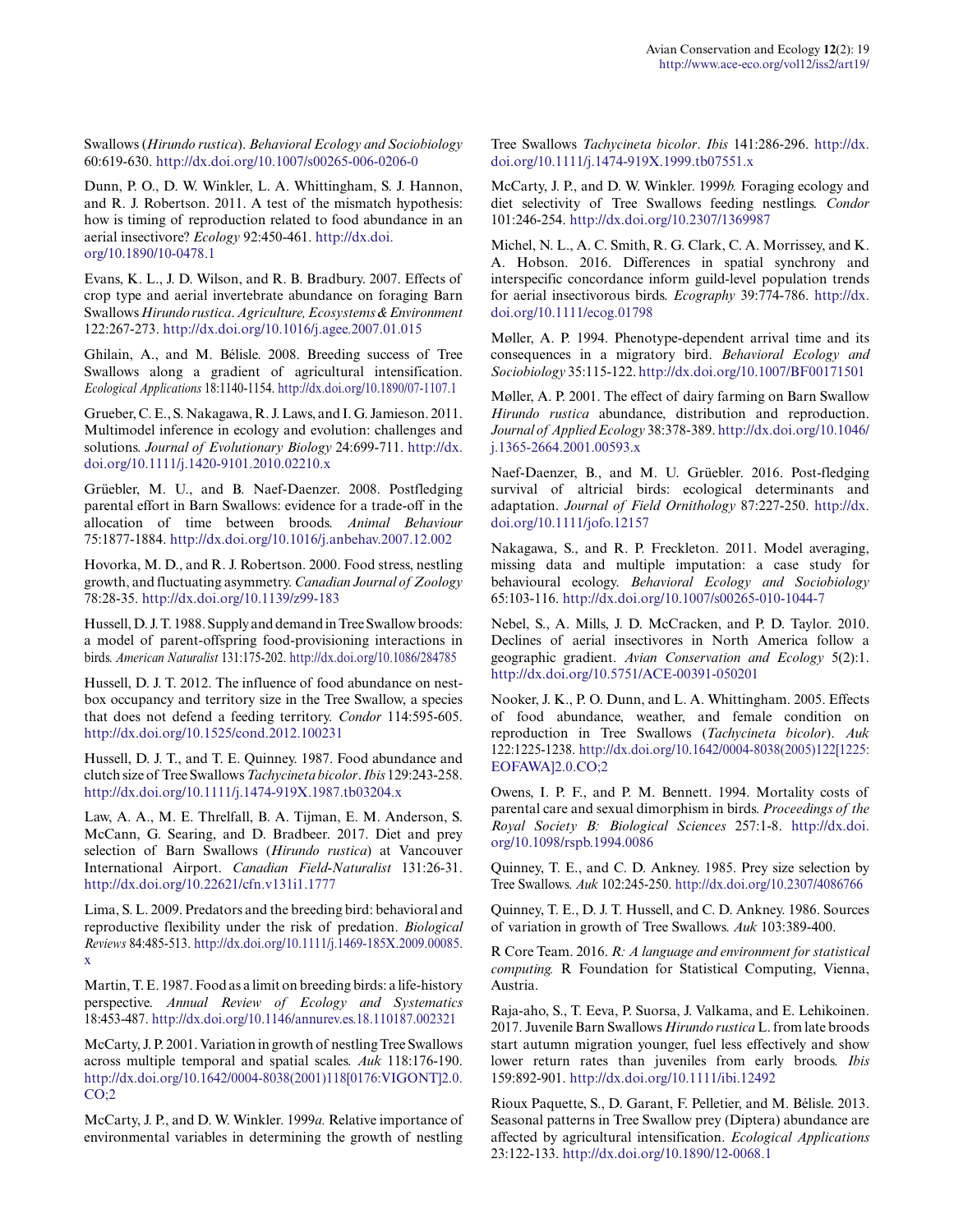RStudio Team. 2015. *RStudio: integrated development for R.* RStudio Inc., Boston, Massachusetts, USA.

Saino, N., S. Calza, P. Ninni, and A. P. Møller. 1999. Barn Swallows trade survival against offspring condition and immunocompetence. *Journal of Animal Ecology* 68:999-1009. [http://dx.doi.org/10.1046/j.1365-2656.1999.00350.x](http://dx.doi.org/10.1046%2Fj.1365-2656.1999.00350.x) 

Sauer, J. R., J. E. Hines, J. E. Fallon, K. L. Pardieck, J. D. J. Ziolkowski, and W. A. Link. 2014. *The North American Breeding Bird Survey, results and analysis 1966–2013.* Version 01.30.2015. U.S. Geological Survey Patuxent Wildlife Research Center, Laurel, Maryland, USA.

Schifferli, L., M. U. Grüebler, H. A. J. Meijer, G. H. Visser, and B. Naef-Daenzer. 2014. Barn Swallow *Hirundo rustica* parents work harder when foraging conditions are good. *Ibis* 156:777-787. [http://dx.doi.org/10.1111/ibi.12186](http://dx.doi.org/10.1111%2Fibi.12186)

Schwagmeyer, P. L., and D. W. Mock. 2008. Parental provisioning and offspring fitness: size matters. *Animal Behaviour* 75:291-298. [http://dx.doi.org/10.1016/j.anbehav.2007.05.023](http://dx.doi.org/10.1016%2Fj.anbehav.2007.05.023) 

Shutler, D., D. J. T. Hussell, D. R. Norris, D. W. Winkler, R. J. Robertson, F. Bonier, W. B. Rendell, M. Bélisle, R. G. Clark, R. D. Dawson, N. T. Wheelwright, M. P. Lombardo, P. A. Thorpe, M. A. Truan, R. Walsh, M. L. Leonard, A. G. Horn, C. M. Vleck, D. Vleck, A. P. Rose, L. A. Whittingham, P. O. Dunn, K. A. Hobson, and M. T. Stanback. 2012. Spatiotemporal patterns in nest box occupancy by Tree Swallows across North America. *Avian Conservation and Ecology* 7(1):3. [http://dx.doi.org/10.5751/](http://dx.doi.org/10.5751%2FACE-00517-070103) [ACE-00517-070103](http://dx.doi.org/10.5751%2FACE-00517-070103) 

Smith, A. C., M.-A. R. Hudson, C. M. Downes, and C. M. Francis. 2015. Change points in the population trends of aerialinsectivorous birds in North America: synchronized in time across species and regions. *PLoS ONE* 10:e0130768. [http://dx.doi.](http://dx.doi.org/10.1371%2Fjournal.pone.0130768) [org/10.1371/journal.pone.0130768](http://dx.doi.org/10.1371%2Fjournal.pone.0130768) 

Soler, J. J., A. P. Møller, and M. Soler. 1998. Nest building, sexual selection and parental investment. *Evolutionary Ecology* 12:427-441. [http://dx.doi.org/10.1023/A:1006520821219](http://dx.doi.org/10.1023%2FA%3A1006520821219)

Stoner, D. 1935. Temperature and growth studies on the Barn Swallow. *Auk* 52:400-407. [http://dx.doi.org/10.2307/4077512](http://dx.doi.org/10.2307%2F4077512)

Stoner, D. 1945. Temperature and growth studies of the northern Cliff Swallow. *Auk* 62:207-216. [http://dx.doi.org/10.2307/4079698](http://dx.doi.org/10.2307%2F4079698) 

Twining, C. W., J. T. Brenna, P. Lawrence, J. R. Shipley, T. N. Tollefson, and D. W. Winkler. 2016. Omega-3 long-chain polyunsaturated fatty acids support aerial insectivore performance more than food quantity. *Proceedings of the National Academy of Sciences* 113:10920-10925. [http://dx.doi.](http://dx.doi.org/10.1073%2Fpnas.1603998113) [org/10.1073/pnas.1603998113](http://dx.doi.org/10.1073%2Fpnas.1603998113) 

Verhulst, S., and J.-Å. Nilsson. 2008. The timing of birds' breeding seasons: a review of experiments that manipulated timing of breeding. *Philosophical Transactions of the Royal Society B: Biological Sciences* 363:399-410. [http://dx.doi.org/10.1098/](http://dx.doi.org/10.1098%2Frstb.2007.2146) [rstb.2007.2146](http://dx.doi.org/10.1098%2Frstb.2007.2146)

Visser, M. E., L. J. M. Holleman, and P. Gienapp. 2006. Shifts in caterpillar biomass phenology due to climate change and its impact on the breeding biology of an insectivorous bird. *Oecologia* 147:164-172. [http://dx.doi.org/10.1007/s00442-005-0299-6](http://dx.doi.org/10.1007%2Fs00442-005-0299-6) 

Wardrop, S. L., and R. C. Ydenberg. 2003. Date and parental quality effects in the seasonal decline in reproductive performance of the Tree Swallow *Tachycineta bicolor*: interpreting results in light of potential experimental bias. *Ibis* 145:439-447. [http://dx.](http://dx.doi.org/10.1046%2Fj.1474-919X.2003.00184.x) [doi.org/10.1046/j.1474-919X.2003.00184.x](http://dx.doi.org/10.1046%2Fj.1474-919X.2003.00184.x) 

Wickham, H. 2011. The split-apply-combine strategy for data analysis. *Journal of Statistical Software* 40:1-29. [http://dx.doi.](http://dx.doi.org/10.18637%2Fjss.v040.i01) [org/10.18637/jss.v040.i01](http://dx.doi.org/10.18637%2Fjss.v040.i01) 

Winkler, D. W., K. K. Hallinger, D. R. Ardia, R. J. Robertson, B. J. Stutchbury, and R. R. Cohen. 2011. Tree Swallow (*Tachycineta bicolor*). *In* P. G. Rodewald, editor. *The birds of North America.* Cornell Lab of Ornithology, Ithaca, New York, USA. [http://dx.](http://dx.doi.org/10.2173/bna.11) [doi.org/10.2173/bna.11](http://dx.doi.org/10.2173/bna.11) 

Winkler, D. W., M. K. Luo, and E. Rakhimberdiev. 2013. Temperature effects on food supply and chick mortality in Tree Swallows (*Tachycineta bicolor*). *Oecologia* 173:129-138. [http://dx.](http://dx.doi.org/10.1007%2Fs00442-013-2605-z) [doi.org/10.1007/s00442-013-2605-z](http://dx.doi.org/10.1007%2Fs00442-013-2605-z)



Sponsored by the Society of Canadian Ornithologists and Bird Studies Canada Parrainée par la Société des ornithologistes du Canada et Études d'oiseaux Canada



Editor-in-Chief: Keith A.Hobson Subject Editor: Jean-Pierre L.Savard

BIRD STUDIES CANADA